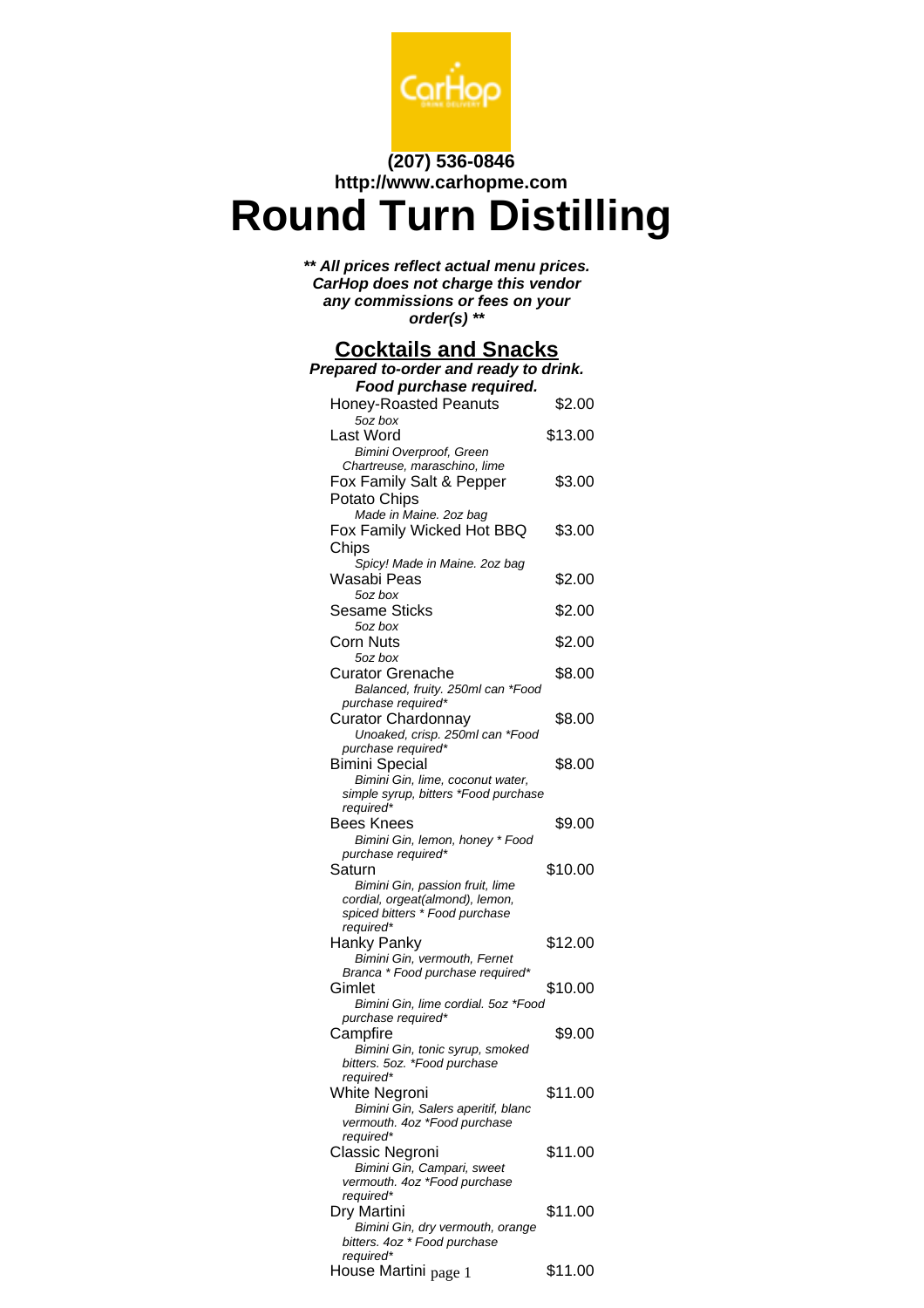Bimini Gin, blanc vermouth, orange bitters. 4oz \*Food purchase required\*

| <b>Bimini Gin Bottles</b>                |         |  |
|------------------------------------------|---------|--|
| Bimini Gin - Bimini Overproof - Bimini   |         |  |
| <b>Barrel Reserve No. 1</b>              |         |  |
| Bimini gin                               | \$30.14 |  |
| Original summer-inspired Bimini          |         |  |
| Gin. Not chill filtered. Bottled at 94   |         |  |
| proof   750ml                            |         |  |
| <b>Bimini Coconut</b>                    | \$32.14 |  |
| Our original gin infused with all        |         |  |
| natural coconut. A dry and subtle        |         |  |
| flavor perfect for classic drinks.       |         |  |
| Bimini Overproof                         | \$35.14 |  |
| Bottled unfiltered at 111 proof          |         |  |
| 750ml                                    |         |  |
| Bimini Barrel Reserve No. 1              | \$35.14 |  |
| Aged for 3 months in 3 different         |         |  |
| types of used bourbon barrels. Notes     |         |  |
| of caramel, vanilla, tree fruit, and sea |         |  |
| salt. Bottled unfiltered at 101 proof    |         |  |
| 750ml                                    |         |  |

## **Tonics**

| Our favorite bottled tonics & sodas  |         |  |
|--------------------------------------|---------|--|
| Fever Tree Light Tonic               | \$8.20  |  |
| 4.6.8oz bottles                      |         |  |
| <b>Fever Tree Bitter Lemon Tonic</b> | \$8.20  |  |
| 4.6.8oz bottles                      |         |  |
| Fever Tree Elderflower Tonic         | \$8.20  |  |
| 4.6.8oz bottles                      |         |  |
| Fever Tree Aromatic Tonic            | \$8.20  |  |
| 46.80z bottles                       |         |  |
| Fever Tree Indian Tonic              | \$8.20  |  |
| 46.80z bottles                       |         |  |
| Fever Tree Mediterranean             | \$8.20  |  |
| Tonic                                |         |  |
| 4.6.8oz bottles                      |         |  |
| Q Tonic                              | \$8.20  |  |
| 4 pack                               |         |  |
| Polar Tonic                          | \$1.05  |  |
| 1 liter                              |         |  |
| Polar Club Soda                      | \$1.05  |  |
| 1 liter                              |         |  |
| <b>Tonic Sampler Kit</b>             | \$20.30 |  |
| A mix of 6 different bottled tonics  |         |  |
| and 2 of our 5.5oz logo glasses.     |         |  |

## **Merch**

| Bandanas & glasses & pins, oh my!     |         |  |
|---------------------------------------|---------|--|
| <b>Bimini Tervis Tumbler</b>          | \$22.00 |  |
| The classic double-wall insulated     |         |  |
| tumbler from Tervis, 16oz with travel |         |  |
| lid                                   |         |  |
| Bimini Bucket Tote Bag                | \$20.00 |  |
| Cotton canvas bucket bag-style        |         |  |
| tote with drawstring, shoulder strap, |         |  |
| and hidden zip pocket. 18â€# x 9â€#   |         |  |
| <b>Stickers</b>                       | \$0.95  |  |
| 4â€# vinyl stickers                   |         |  |
| RTD Logo Glass                        | \$5.00  |  |
| Satin etch logo glass. Holds 5.5oz.   |         |  |
| Hand wash reccommended.               |         |  |
| <b>Bimini Pin</b>                     | \$4.00  |  |
| 1" enamel pin                         |         |  |
| Bimini Bandana                        | \$6.00  |  |
| Made in USA                           |         |  |

**\*\* CarHop does not serve as a marketplace facilitator for any vendor, as defined by the State of Maine. CarHop is a transportation and delivery service for our customers ordering through our Platform per our terms of service. CarHop does not collect and remit sales tax on the vendors behalf. Any tax charged to you and all item cost is intended to be exact**